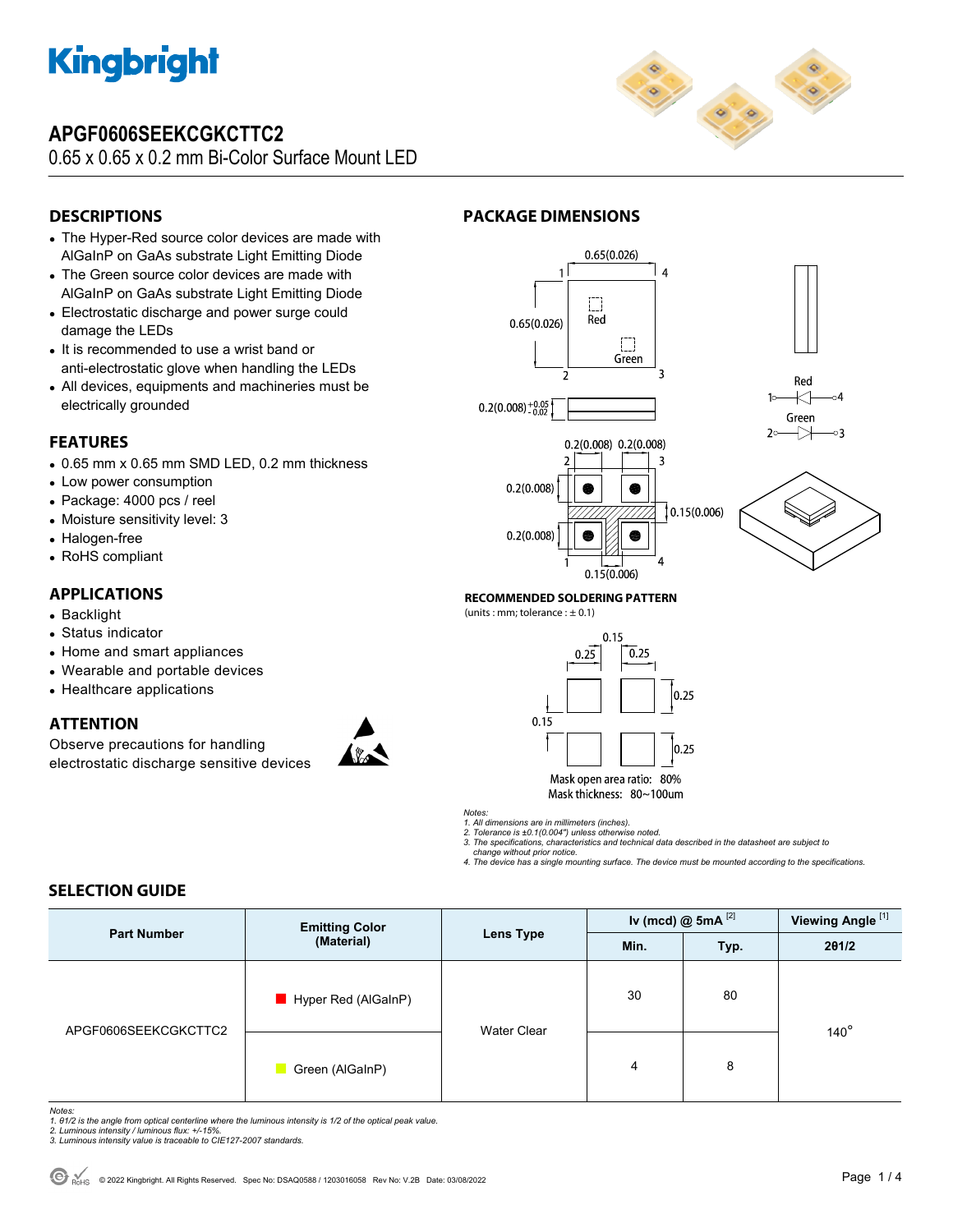# **ELECTRICAL / OPTICAL CHARACTERISTICS at T<sub>A</sub>=25°C**

| <b>Parameter</b>                                        | Symbol                     |                           | Value                    |                          |      |
|---------------------------------------------------------|----------------------------|---------------------------|--------------------------|--------------------------|------|
|                                                         |                            | <b>Emitting Color</b>     | Typ.                     | Max.                     | Unit |
| Wavelength at Peak Emission $I_F = 5mA$                 | $\Lambda_{\rm peak}$       | <b>Hyper Red</b><br>Green | 632<br>572               |                          | nm   |
| Dominant Wavelength $I_F = 5mA$                         | $\lambda_{\text{dom}}$ [1] | Hyper Red<br>Green        | 624<br>571               | $\overline{\phantom{a}}$ | nm   |
| Spectral Bandwidth at 50% $\Phi$ REL MAX<br>$I_F = 5mA$ | Δλ                         | Hyper Red<br>Green        | 20<br>20                 | $\overline{\phantom{0}}$ | nm   |
| Capacitance                                             | C                          | <b>Hyper Red</b><br>Green | 25<br>15                 |                          | pF   |
| Forward Voltage $I_F$ = 5mA                             | $V_F$ <sup>[2]</sup>       | Hyper Red<br>Green        | 1.95<br>1.92             | 2.3<br>2.3               | v    |
| Reverse Current ( $V_R$ = 5V)                           | l <sub>R</sub>             | <b>Hyper Red</b><br>Green | $\overline{\phantom{0}}$ | 10<br>10                 | μA   |

*Notes:* 

1. The dominant wavelength (λd) above is the setup value of the sorting machine. (Tolerance λd: ±1nm. )<br>2. Forward voltage: ±0.1V.<br>3. Wavelength value is traceable to CIE127-2007 standards.<br>4. Excess driving current and /

# **ABSOLUTE MAXIMUM RATINGS at T<sub>A</sub>=25°C**

|                                         | Symbol                  | Value            |             |             |
|-----------------------------------------|-------------------------|------------------|-------------|-------------|
| <b>Parameter</b>                        |                         | <b>Hyper Red</b> | Green       | Unit        |
| Power Dissipation                       | $P_D$ <sup>[1]</sup>    | 35               |             | mW          |
| Reverse Voltage                         | $V_R$                   | 5                | 5           | $\vee$      |
| Junction Temperature                    | $T_i$                   | 115              | 115         | $^{\circ}C$ |
| <b>Operating Temperature</b>            | $T_{op}$                | $-40$ to $+85$   | $^{\circ}C$ |             |
| Storage Temperature                     | $T_{\text{stg}}$        | $-40$ to $+100$  |             | $^{\circ}C$ |
| DC Forward Current                      | $I_F$ <sup>[2]</sup>    | 10               | 10          | mA          |
| <b>Peak Forward Current</b>             | $I_{FM}$ <sup>[3]</sup> | 50               | 50          | mA          |
| Electrostatic Discharge Threshold (HBM) |                         | 3000             | 3000        | $\vee$      |

*Notes:* 

1. Within 35mW when multiple chips are lightened<br>2. The maximum ratings are valid for the case of lighting a single chip<br>- When two chips are lit at the same time, each chip should be driven at a current lower than 50% of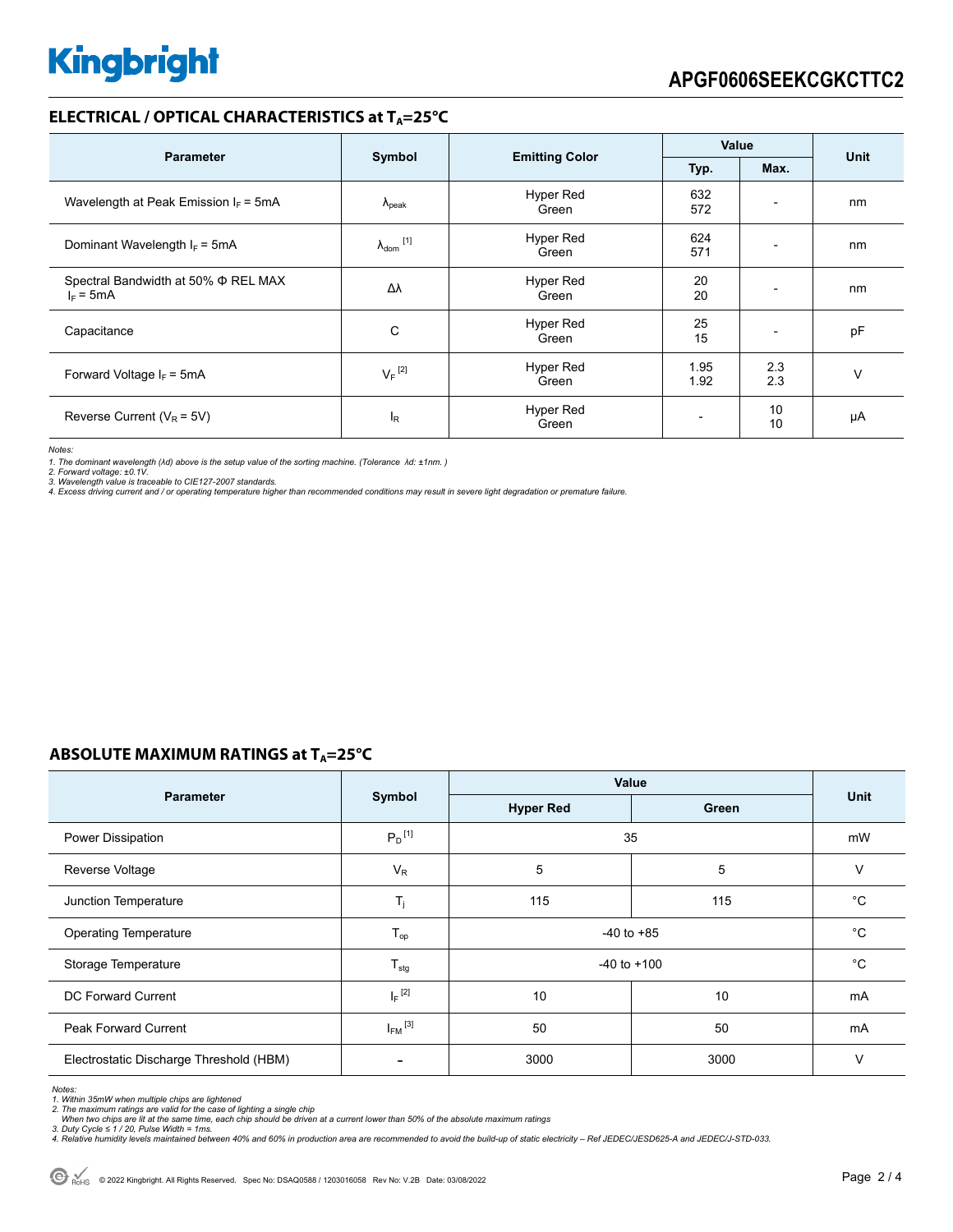# **Kingbright**

# **APGF0606SEEKCGKCTTC2**

# **TECHNICAL DATA**



### **SPATIAL DISTRIBUTION**







 $\bigodot$  RoHS © 2022 Kingbright. All Rights Reserved. Spec No: DSAQ0588 / 1203016058 Rev No: V.2B Date: 03/08/2022 **Page 3 / 4** Page 3 / 4